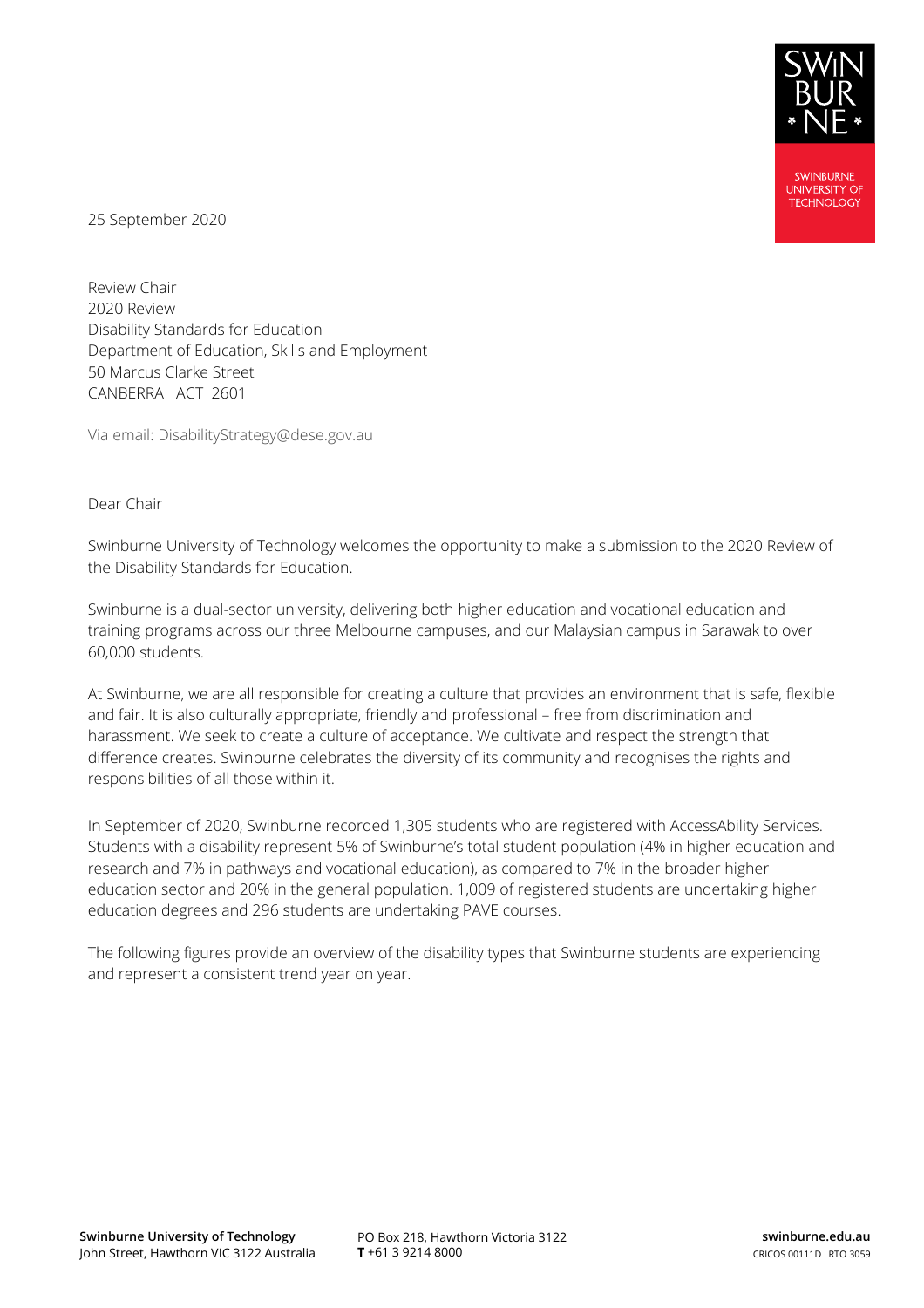



Mental health conditions (MHC) are the most prominent type of disability across both sectors. The second most prevalent condition are Neurological conditions, such as Autism Spectrum Disorder (ASD) and Attention Deficit Hyperactivity Disorder (ADHD). 'Health or Stress' is also the most common reason (46%) why students are considering leaving university according to the 2019 Student Experience Survey national report. It is clear that mental health issues are a serious concern for students in the tertiary education sector and needs to be proactively addressed in policy, national programs and by individual institutions.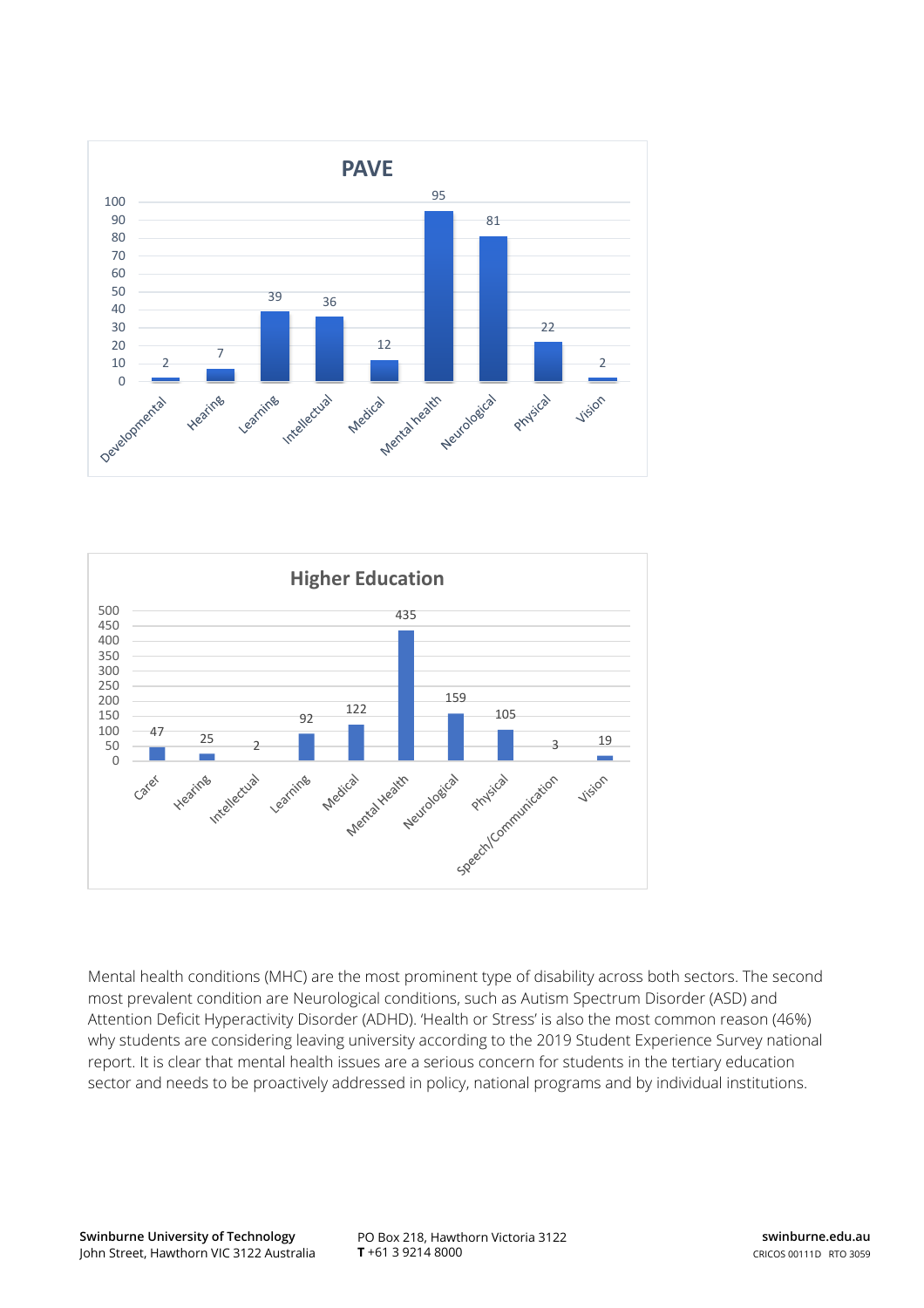Our submission addresses the most pressing issues, opportunities and insights which have emerged since the last review of the Standards in 2015. We maintain that most of the challenges raised in the report by Urbis in 2015, and the recommendations made to the Government at the time, remain valid in 2020 from the perspective of a tertiary institution. We submit that the Standards "do their job" to the extent that they remain an important reference document for providers and students alike in the pursuit of eliminating disability discrimination in tertiary education. Access and participation rates of students with disability in higher education have increased markedly in the last 5 years (from 5.5% to 7%). However, success ratios of students with disability remain stubbornly low (0.94) and the transition to employment for graduates with disability remains challenging (2019 labour force participation rate of graduates with disability was 88.3% vs. 92.4% for the total cohort).

In our view, the Standards are not as effective as they could be in ensuring that students with disability can participate in tertiary education on a level playing field because:

- Students have limited awareness of the range of conditions, especially mental health conditions, covered by the Standards and that they can access help in their transition to tertiary study;
- The complexity of students' lived experience and the cumulative disadvantage they may suffer in an inflexible learning environment is not sufficiently addressed in the Standards;
- Federal and State Departments of Education do not sufficiently support the consistent implementation of the Standards across different tertiary education providers;
- A complaints-driven approach to improvement is unlikely to achieve material equality for students with disability and should be complemented by stronger expectations on providers.

### A more inclusive definition of 'disability' to encourage help seeking

We propose that the Standards should include a plain language, accessible description of what disabilities are covered and eligible for support. This is particularly important for young people who develop, or are first diagnosed, with mental health or neurological conditions when they are at university/TAFE. Creating a more inclusive definition of disabilities may facilitate increased awareness and help seeking and, thus, more targeted support for people experiencing non-visible disabilities.

As it stands, the definition of 'disability' used in the Standards is highly technical. Moreover, the definition used in the DDA and associated materials is also too abstract to enhance awareness and help seeking:

*"The DDA covers people who have temporary and permanent disabilities; physical, intellectual, sensory, neurological, learning and psychosocial disabilities, diseases or illnesses, physical disfigurement, medical conditions, and work-related injuries."*

Disclosure remains to be an issue, especially in regard to mental health conditions. Orygen Youth Health released the report 'Under the Radar' in 2015 which highlights that university students are not comfortable to share their mental health information.

*One of the biggest issues for student disclosure is the perceived stigma associated with mental illhealth. In one Australian study, 25.3 per cent of participants who had mental health difficulties said they had not sought help because they were afraid, anxious, embarrassed or ashamed to do so.*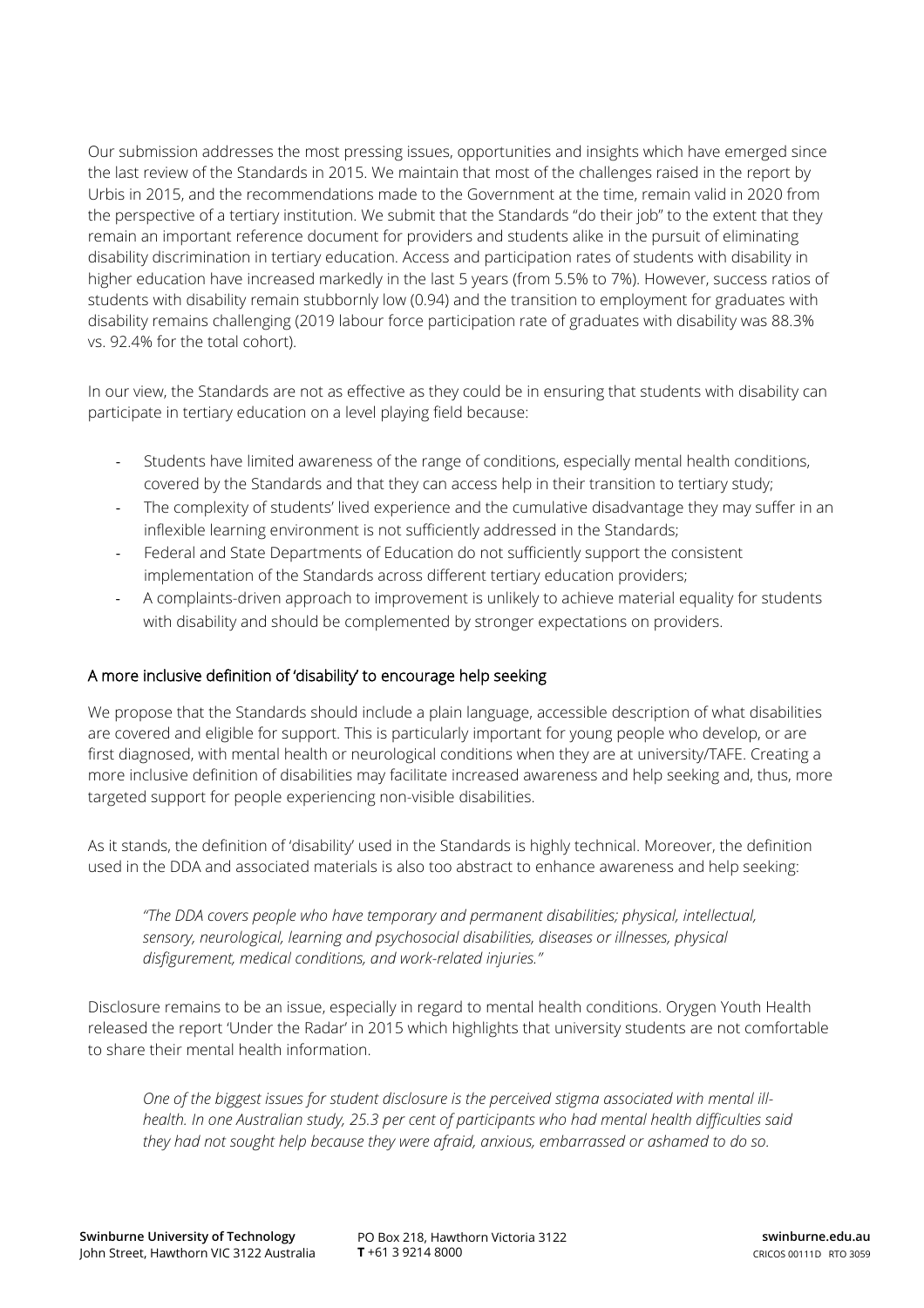Students have reported that they are concerned that sharing their mental health condition may prevent registration from professional bodies (aeronautical, occupational therapy), be included on academic transcripts, or affect their fitness to practice (nursing, education). In turn, the lack of help seeking creates conditions that do not support a student's learning, i.e. they may not receive the necessary flexibility in the delivery of their practicum placements they need to do well. Students are often not aware that they can negotiate reasonable adjustments if they are not registered with AccessAbility Services.

Recommendation: The Department should consult with students and practitioners to produce a plain language, accessible description of what disability is, what conditions are covered by the Standards and the rights of people with disability in educational settings which can be used in promotional campaigns and professional development activities by institutions.

# Cumulative disadvantage

Additional thought could be given in the Standards to the ways in which cumulative disadvantage through multiple equity group membership impacts the student experience and academic progress of students with disability. Analysis conducted by the Institute for Social Science Research at the University of Queensland for the Department demonstrates that students with disability have a substantially lower likelihood to complete their degree programs within 8 years of commencement than the total cohort (62.5% versus 72%). The likelihood of completion reduces further for students who belong to multiple equity groups and falls below 50% for students with disability who belong to at least two other equity groups, i.e. low SES, regional and remote or Indigenous students.

We illustrate the practical challenges that cumulative disadvantage creates by contrasting the raw numbers of students registered with AccessAbility Services with the level of complexity of the student's circumstances which determines the amount of support required to enable a student to succeed in their studies. We have created a complexity rating scale with 0 being the least complex circumstance and 3 being the most complex. Factors considered in the rating include: how often students require contact to negotiate reasonable adjustments, whether students require in-class support (personal assistance, interpreters, education access workers), whether renegotiation of equitable assessment arrangements are required.

As can be seen from the figures below captured in July 2020, most higher education students (60%) fall into the least complex category while almost half of PAVE students (47%) are in the two most complex categories. PAVE students are a more vulnerable cohort with students as young as 16 and more commonly from non-English speaking backgrounds. Mental health conditions emerge in people as young as 12 and can create interrupted education pathways for these young people.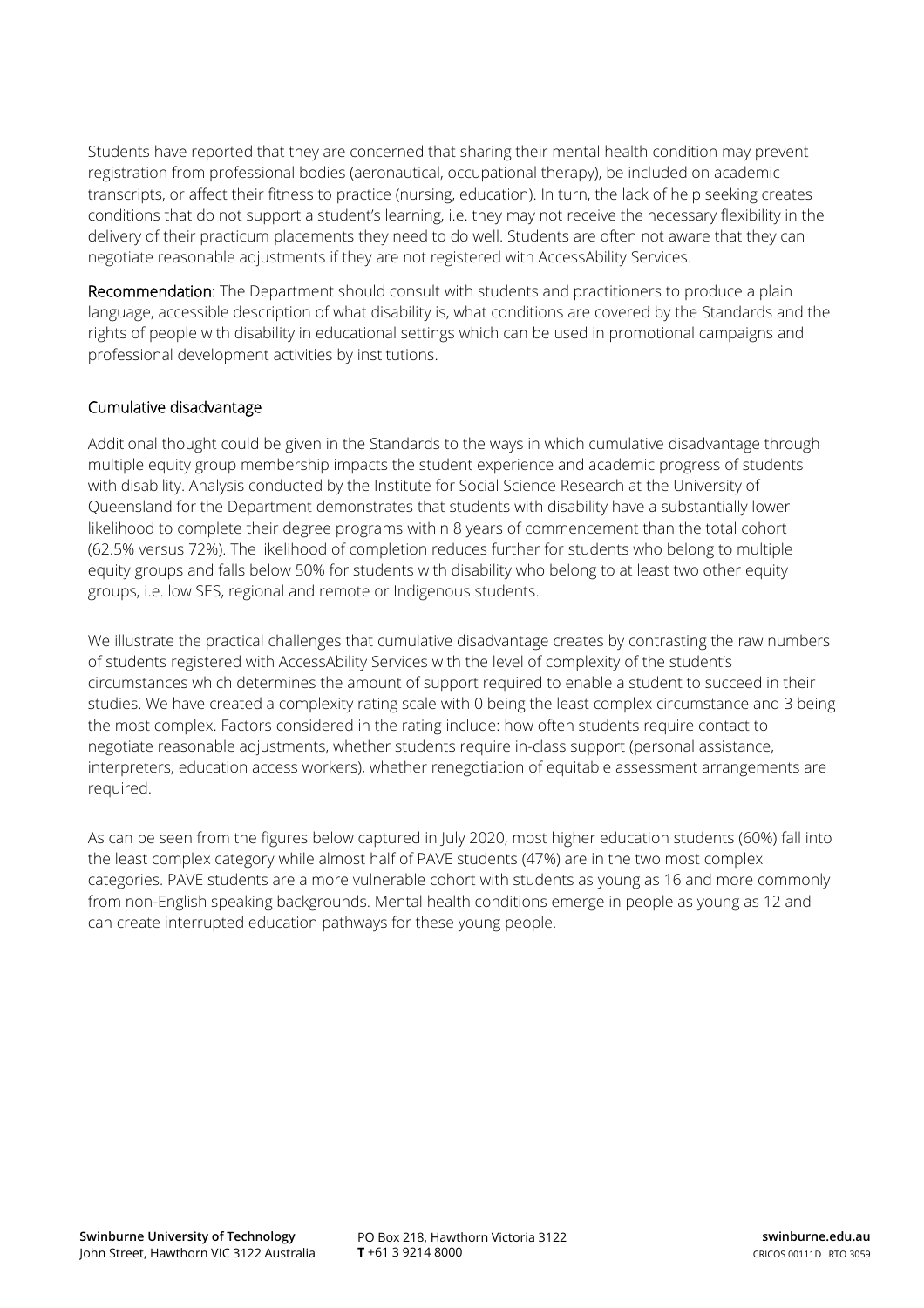# Higher Education



#### PAVE Sector



Recommendation: that the Government address the existence of cumulative disadvantage in the Standards in order to highlight the often complex lived experience of students to further contextualise their needs for adjustments.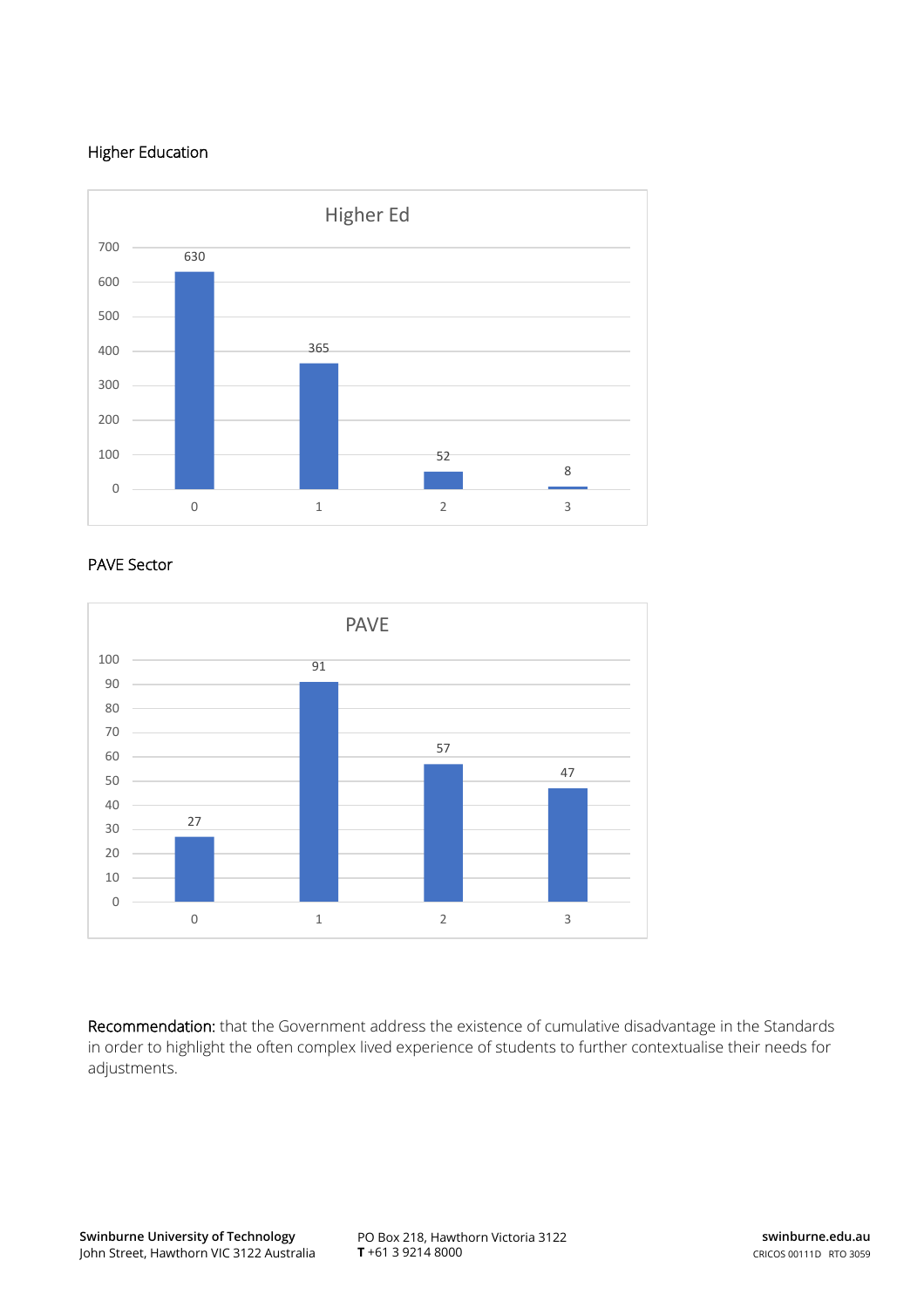### Dual sector institutions and the lack of consistency between federal and state support

In light of these findings regarding the varying levels of complexity, we note with some dismay that the Australian Government in 2015 did not agree to Recommendation 13 which suggested that it needed to advocate for consistency of funded support for students with disability in different post-compulsory educational settings to ensure equitable access across settings. In a dual-sector institution like Swinburne, the costs for adjustments made for higher education students can be partially recovered through the Disability Support Program. However, with the exception of dedicated funding for apprentices through the Disabled Australian Apprentice Wage Support Program (DAAWS), there is no Commonwealth financial support for the more costly adjustments the University makes for students enrolled in vocational and pathways programs. It seems that because the Standards are a federal responsibility, the Australian Government has a leadership role to ensure that students and their learning institutions are supported across the student's educational journey.

At the institutional level, consideration and implementation of reasonable adjustments that work in the context of the training package requirements is challenging for some PAVE departments where the training package does not provide flexibility in learning. This is particularly the case for early childhood, nursing and community services. Placements are also common in these courses. Both limitations of the Standards highlighted in the 2015 review, i.e. the inconsistency of support offered by vocational education providers and the ambiguous role of education providers in ensuring application of the Standards to education activities conducted outside the classroom (particularly industry placements/practicums), remain challenges five years on and need to be addressed for the benefit of this more vulnerable cohort.

Recommendation: the Australian Government leads a process to ensure more consistency across the tertiary education system in the provision and funding of reasonable adjustments for students with disability.

#### Negotiating reasonable adjustments

Many students struggle to negotiate reasonable adjustments in a timely manner when their condition affects their executive functioning, help seeking behaviour and time management. Nationally consistent expert guidance could assist students and institutions alike to implement adjustments more quickly and with less ambiguity. National programs exist, namely the National Disability Coordinating Officers and the Australian Disability Clearinghouse on Education and Training, and there is an opportunity to expand their brief to assist the Department in implementing recommendations from this review and support the sector in implementing the Standards.

We would like to reiterate the need for the Standards to provide further clarity about consistency in reasonable adjustments and timeframes for response. We strongly support the recommendations made in the 2015 review, especially Recommendation 3:

*That the Australian Government develop a range of exemplars of good practice which illustrate effective adjustments, including how decisions are made on what is 'reasonable'. The exemplars should be accessible to both education providers and to students with disability or their associates and serve to support development of a common language and understanding.*

PO Box 218, Hawthorn Victoria 3122 **T** +61 3 9214 8000